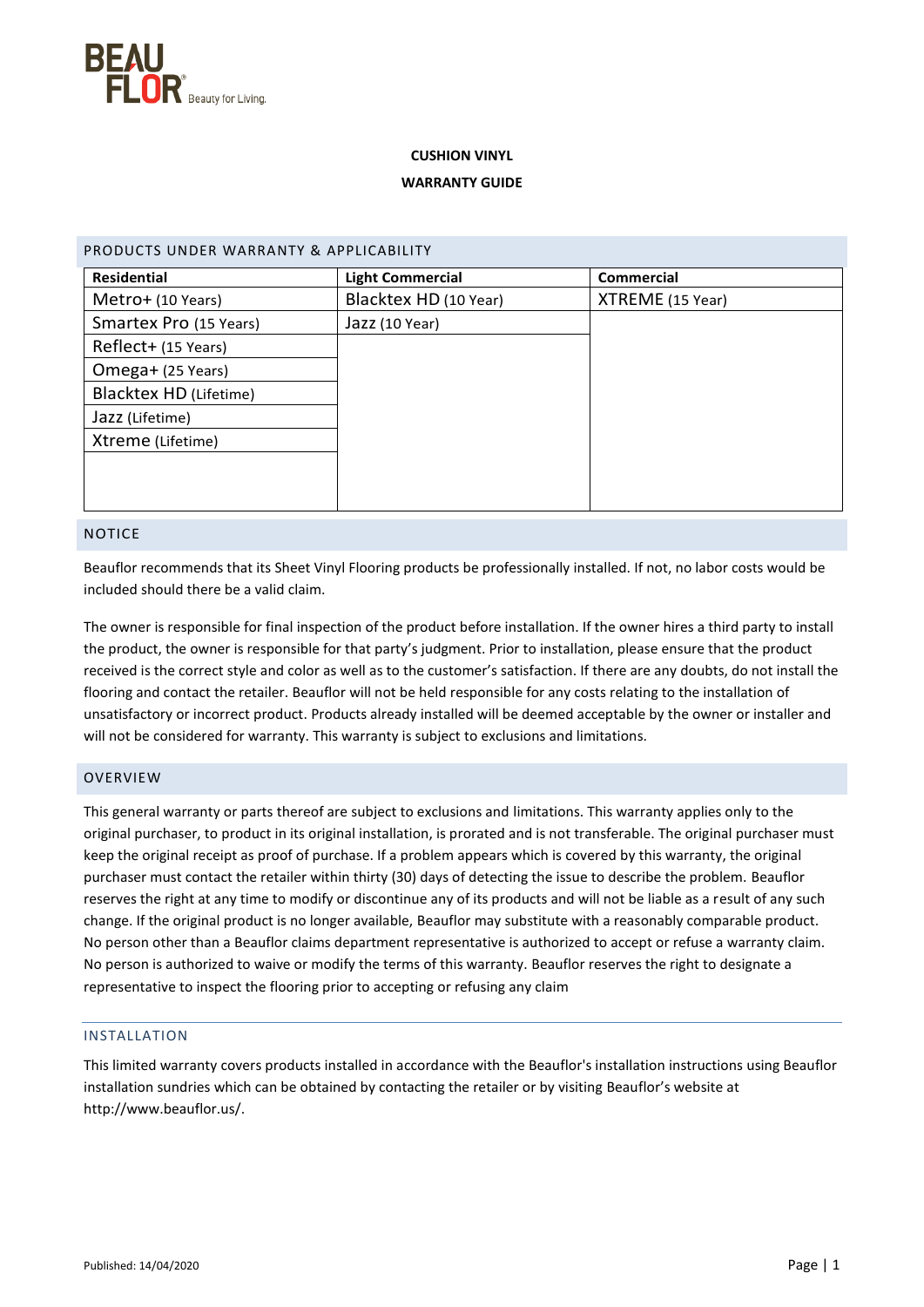## REPLACEMENT

Beauflor reserves the right to use its own installer to replace the product. If Beauflor replaces a product as a result of a warranty claim, the consumer is required to remove, store and replace all fixtures, furnishings and any items placed over the affected areas subsequent to the original installation. These costs are the consumer's responsibility. If a defect covered by this warranty appears during the warranty period, Beauflor will, at its sole discretion, replace the defective product according to the proration chart found in this document. The replacement product is warranted for the remainder of the original warranty period.

#### RESIDENTIAL

Residential warranties only apply to products intended for installation in non-commercial, owner-occupied, residential premises (single-family homes, condominiums, townhouses, etc.). Residential rental units fall under the light commercial warranty only.

- 1. **MANUFACTURING DEFECTS** Beauflor warrants to the original purchaser that, if properly installed, the product will remain free of manufacturing defects for the indicated period of time as specified in this document, starting from the date of the original purchase. The product is manufactured according to the floor covering industry's standards and tolerances in quality variation. This warranty is subject to exclusions and limitations.
- 2. **WEAR, STAIN AND FADE** Beauflor warrants to the original purchaser that, if properly installed and maintained, the product will not wear, stain or fade from normal household use for the indicated period of time as specified in this document, starting from the date of the original purchase. This warranty is subject to exclusions and limitations.
	- a. Definitions:
		- i. "Wear" must be through the wear layer to the degree that the printed pattern is altered over in an area greater than 2 square inches. Loss of Gloss or texture is not considered wear.
		- ii. "Fade" must be to the degree that the flooring is permanently discolored. Fading due to exposure, direct or indirect, to sunlight is excluded.
		- iii. "Stain" is defined as a permanent change in color of the surface of the product caused by food, beverages, and recommended cleaners as indicated in Beauflor's care and maintenance guide
		- iv. "Normal Household Use" are common daily activities in the home.
- 3. **WATERPROOF** Beauflor warrants to the original purchaser that, if properly installed and maintained, the product will remain waterproof, for the indicated period time as specified in the "Applicability" section of this document, starting from the date of the original purchase and its structural integrity will not be significantly diminished by topical exposure to water. The product's integrity will not be affected by moisture. However, it is probable that mold or mildew growth can occur when excessive moisture flows over the edge of the flooring surface onto the subfloor or into other surrounding structures/building materials or where there is standing water. The product is not a moisture barrier

This limited warranty excludes damage from mold and mildew growth due to prolonged exposure to moisture, damage to surrounding structures such as, but not limited to, subfloors, walls, fixtures, furniture, underlayment, trims or subfloor heating systems. This limited warranty does not apply to damage caused by water or moisture in the subfloor or underneath the flooring including, but not limited to, damage from subfloor hydrostatic pressure or other conditions that result in water or moisture under the floor. This warranty is subject to exclusions and limitations.

4. **RIP, TEAR, GOUGE** Beauflor warrants to the original purchaser that, if properly installed and maintained over wood or concrete subfloors, the product will not rip, tear or gouge for the indicated period of time as specified in this document, starting from the date of the original purchase. Movement of large appliances require special handling. Damage caused by household accidents or abuse (e.g. boots and cleats or spikes, vacuum cleaner beater bar, caster wheels, high heels, dropping of heavy or sharp objects, or moving appliances without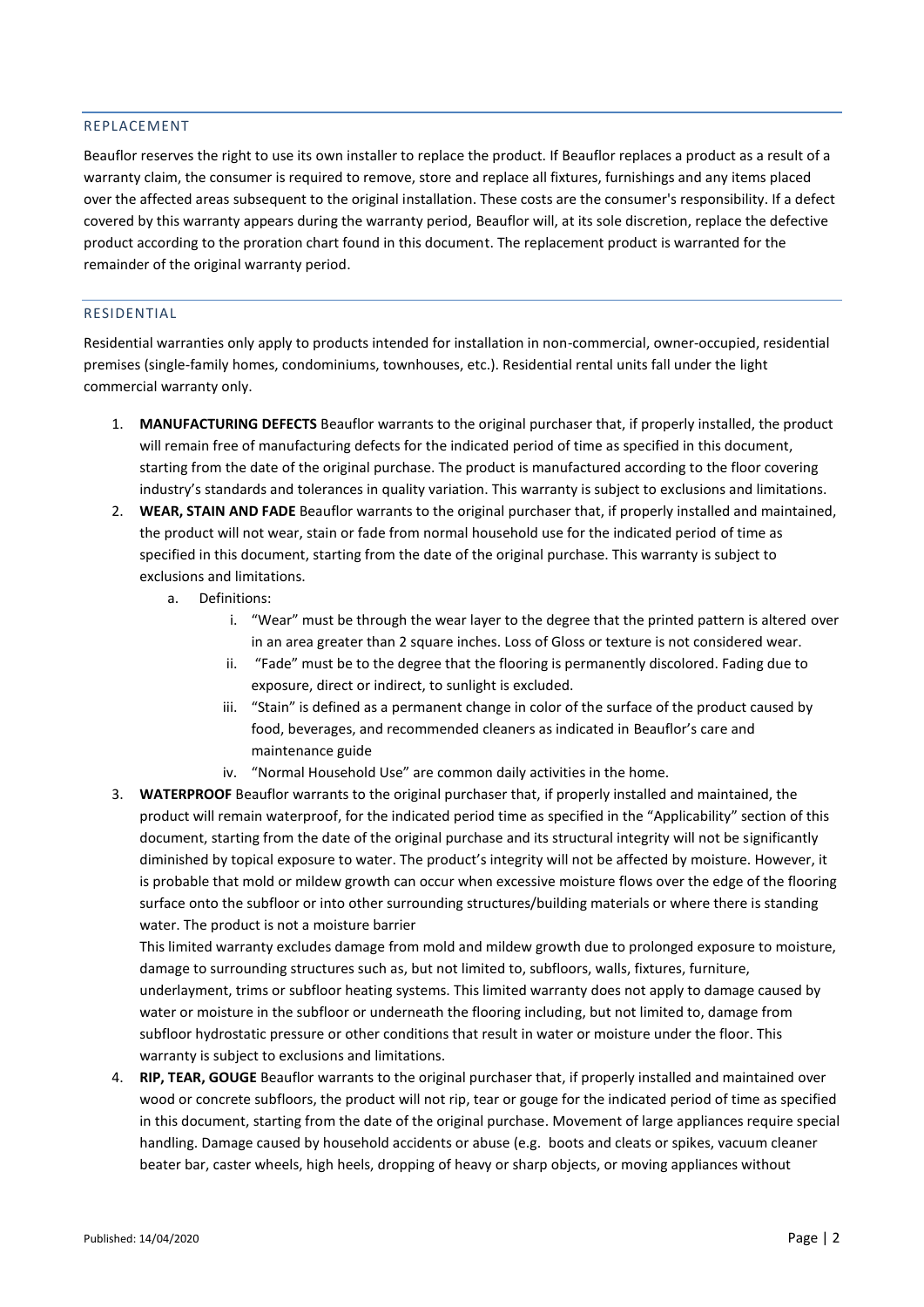protection); or due to cuts, gouges, scratches, punctures, tears and indentations caused by loads exceeding the recommended static load limit; are not covered under this warranty.

#### LIGHT COMMERCIAL

Light Commercial warranties apply to dry, commercial areas that experience foot traffic only (no rolling loads).

- 1. **MANUFACTURING DEFECTS** Beauflor warrants to the original purchaser that, if properly installed, the product will remain free of manufacturing defects for the indicated period of time as specified in this document, starting from the date of the original purchase. The product is manufactured according to the floor covering industry's standards and tolerances in quality variation. This warranty is subject to exclusions and limitations.
- 2. **WEAR** Beauflor warrants to the original purchaser that, if properly installed and maintained, the product will not wear, stain or fade from normal use for the indicated period of time as specified in this document, starting from the date of the original purchase. This warranty is subject to exclusions and limitations.
	- a. Definitions:
		- i. "Wear" must be through the wear layer to the degree that the printed pattern is altered over in a significant area. Loss of gloss or texture is not considered wear.

## COMMERCIAL

- 1. **MANUFACTURING DEFECTS** Beauflor warrants to the original purchaser that, if properly installed, the product will remain free of manufacturing defects for the indicated period of time as specified in this document, starting from the date of the original purchase. The product is manufactured according to the floor covering industry's standards and tolerances in quality variation. This warranty is subject to exclusions and limitations.
	- a. The customer must notify Beauflor of any obvious visual defects prior to installation; otherwise this warranty will not apply. If the defect is found and Beauflor is notified in writing prior to installation, Beauflor will replace any defective product, at no charge. If the customer believes the product to be defective after installation, the customer must promptly notify Beauflor and permit an inspection of the product. If, upon inspection, Beauflor determines that the product is defective, Beauflor will replace or repair the defective product at its own cost, subject to the limitations in this warranty, and prorated as follows: Material and 100% Reasonable Labor Costs (Year 1); Material and 50% Reasonable Labor Costs (Year 2-3); and Material Only (Years 4-10).
- 2. **WEAR** Beauflor warrants to the original purchaser that, if properly installed and maintained, the product will not wear, stain or fade from normal use for the indicated period of time as specified in this document, starting from the date of the original purchase. This warranty is subject to exclusions and limitations.
	- a. Definitions:
		- i. "Wear" must be through the wear layer to the degree that the printed pattern is altered over in a significant area. Loss of gloss or texture is not considered wear.
	- b. For claims based on wear-through, the customer must notify Beauflor and permit an inspection of the flooring. If Beauflor determines that the original flooring is worn through, Beauflor will replace or repair the worn flooring at its own cost; however, labor costs will be the customer's responsibility.

## LIMITATIONS, TERMS AND CONDITIONS

For any questions regarding the warranty information, the consumer may contact the retailer. The following limitations, terms and conditions apply to this warranty:

1. **Installation**. Failure to follow the provided installation instructions may void the warranty. Damage resulting from improper storage, handling or installation is not covered by this warranty as well as damage resulting from poor or defective workmanship. The products must never be installed outdoors. Seams peaking or opening due to use of incorrect adhesive or seaming method is not covered by this warranty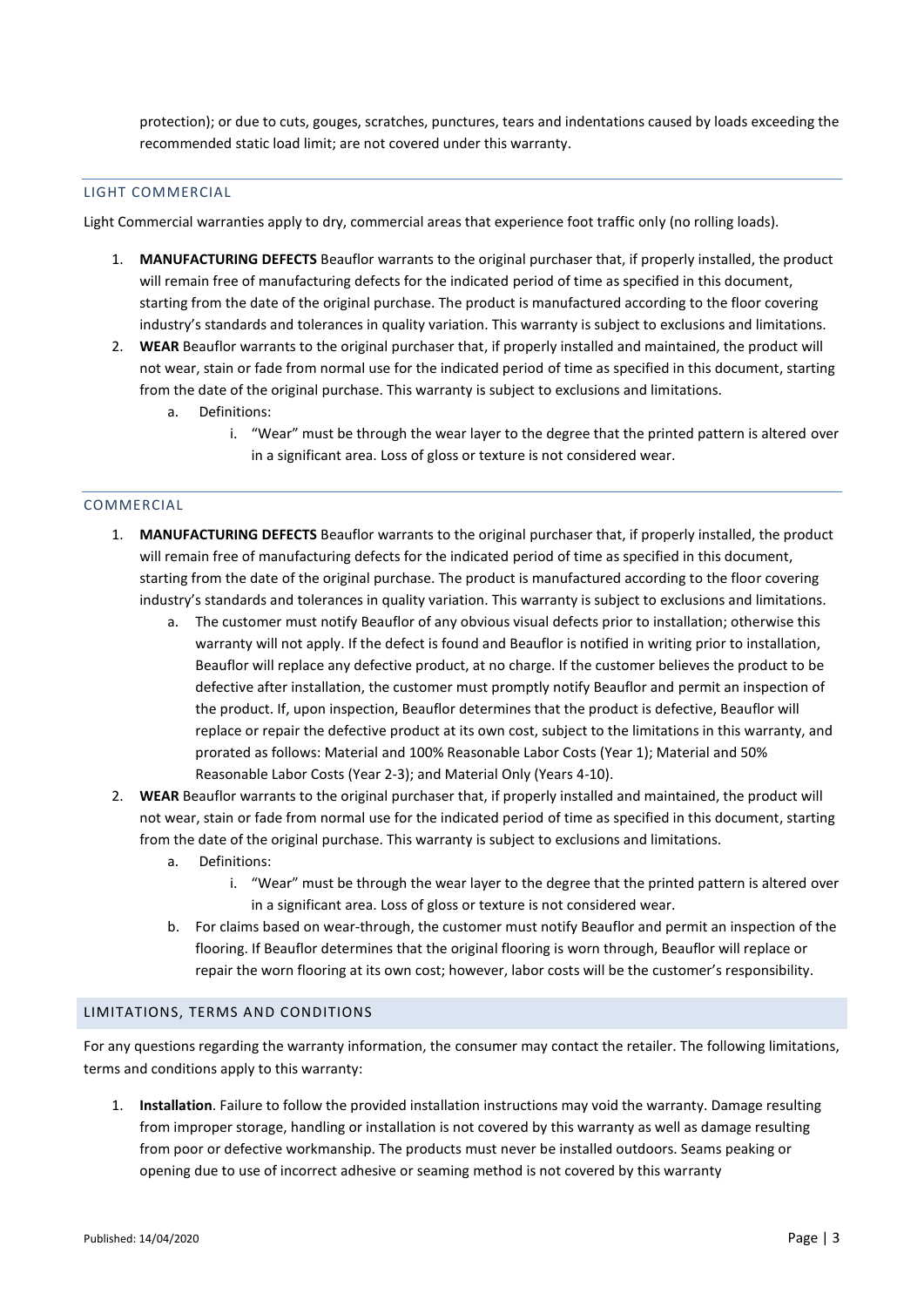- 2. **Visible defects**. Before and during installation, the product must be inspected under sufficient lighting to detect any visible defects. Under no circumstance should defective products be installed. Beauflor will not be held liable for labor costs related to the removal of these defective products. Any defective product must be put aside and the retailer must be informed in writing within thirty (30) days, after which no further claim will be accepted. Beauflor reserves the right to refuse a claim if the percentage of the defective product is less than 5% of total install. Color and gloss variations resulting from adding products to an existing installation are not covered by this warranty.
- 3. **Abnormal use**. This warranty does not cover products that have been put through abnormal use or conditions or abused in any way. This includes, but is not limited to, damage from falling objects, damage caused by dragging objects or furniture, neglect, high heel shoes, pebbles or abrasive materials, and improper maintenance. To prevent such damage, any spill should be wiped up immediately, pet's nails should be kept trimmed, floor protectors should be installed under the legs of the furniture, and suitable mats should be used at all entryways.
- 4. **Accidents and natural disasters**. This warranty does not cover any accidental damage to the product or any natural disasters that may damage the flooring. This includes, but is not limited to, damage from fire and smoke, floods, earthquakes, storms, broken pipes or any other plumbing related failures.
- 5. **Climate**. This warranty does not cover damage to the product resulting from exposure to extreme heat or cold nor from extremely humid or dry conditions. Exposure to such conditions will void this warranty. Temperature levels must be maintained between 65 °F and 85 °F (18.3 °C and 29.4 °C) at all times.
- 6. **Subfloor and underlayment**. Problems resulting from improper subfloors or underlayment may void this warranty. Discoloration arising from "bottom-up" staining caused by residual adhesive, improper subfloor material or other staining agents is not covered by this warranty. This warranty does not cover damage from water or moisture trapped underneath the floor. Humidity tests on wooden and concrete subfloors must be undertaken before installing the product. The maximum allowable humidity level for a wooden subfloor is 14% using a proper moisture meter. Concrete subfloors shall have a minimum compressive strength of 3500 psi. Moisture vapor emission rate should not exceed 5 lb/1000 sq. ft. (2.27 kg/92.9 sq. m)/24 hours per ASTM F1869. When using the ASTM F2170 test method, the internal relative humidity should not exceed 80%, and the pH level should be between 7 and 9.
- 7. **Care and maintenance**. Failure to properly maintain and care for the product may result in voiding this warranty. Cleaning with inappropriate cleaners will void this warranty. The product must never be waxed nor polished. Surface scratches, cuts and tears are not covered by this warranty
- 8. **Second quality and clear-outs**. Only first quality goods are covered by this warranty. Product sold as second quality or as part of a promotion is considered sold "AS IS" and is not covered by this warranty

Please refer to Beauflor's website at www.beauflor.us for warranty duration in regards to your specific product.

# RESIDENTIAL & LIGHT COMMERCIAL WARRANTY PRORATION

Unless otherwise noted, all warranties are prorated.

|             | Lifetime | 30 Year                  | 25 Year  | 15 Year  | 10 Year                  | 7 Year                                | 5 Year                   |
|-------------|----------|--------------------------|----------|----------|--------------------------|---------------------------------------|--------------------------|
|             | Limited  | Limited                  | Limited  | Limited  | Limited                  | Limited                               | Limited                  |
|             | Coverage | Coverage                 | Coverage | Coverage | Coverage                 | Coverage                              | Coverage                 |
| Year: $1-5$ | 100%     | 100%                     | 100%     | 100%     | 100%                     | 100%                                  | 100%                     |
| Year: 6-10  | 75%      | 75%                      | 75%      | 50%      | 50%                      | 20%                                   | $\hspace{0.05cm} \ldots$ |
| Year: 11-15 | 50%      | 50%                      | 40%      | 25%      | $\hspace{0.05cm} \ldots$ | $\hspace{0.05cm}$ – $\hspace{0.05cm}$ | $\hspace{0.05cm} \ldots$ |
| Year: 16-20 | 35%      | 25%                      | 20%      | --       | $\overline{\phantom{m}}$ | $- -$                                 | $\hspace{0.05cm} \ldots$ |
| Year: 21-25 | 25%      | 10%                      | 10%      | $- -$    | $\overline{\phantom{m}}$ | $- -$                                 | $\hspace{0.05cm} \ldots$ |
| Year: 26-30 | 10%      | 5%                       | --       | --       | $\overline{\phantom{m}}$ | $- -$                                 | $\hspace{0.05cm} \ldots$ |
| Year: $31+$ | 5%       | $\overline{\phantom{m}}$ | --       | --       | $\overline{\phantom{m}}$ | $- -$                                 | $\hspace{0.05cm} \ldots$ |
|             |          |                          |          |          |                          |                                       |                          |